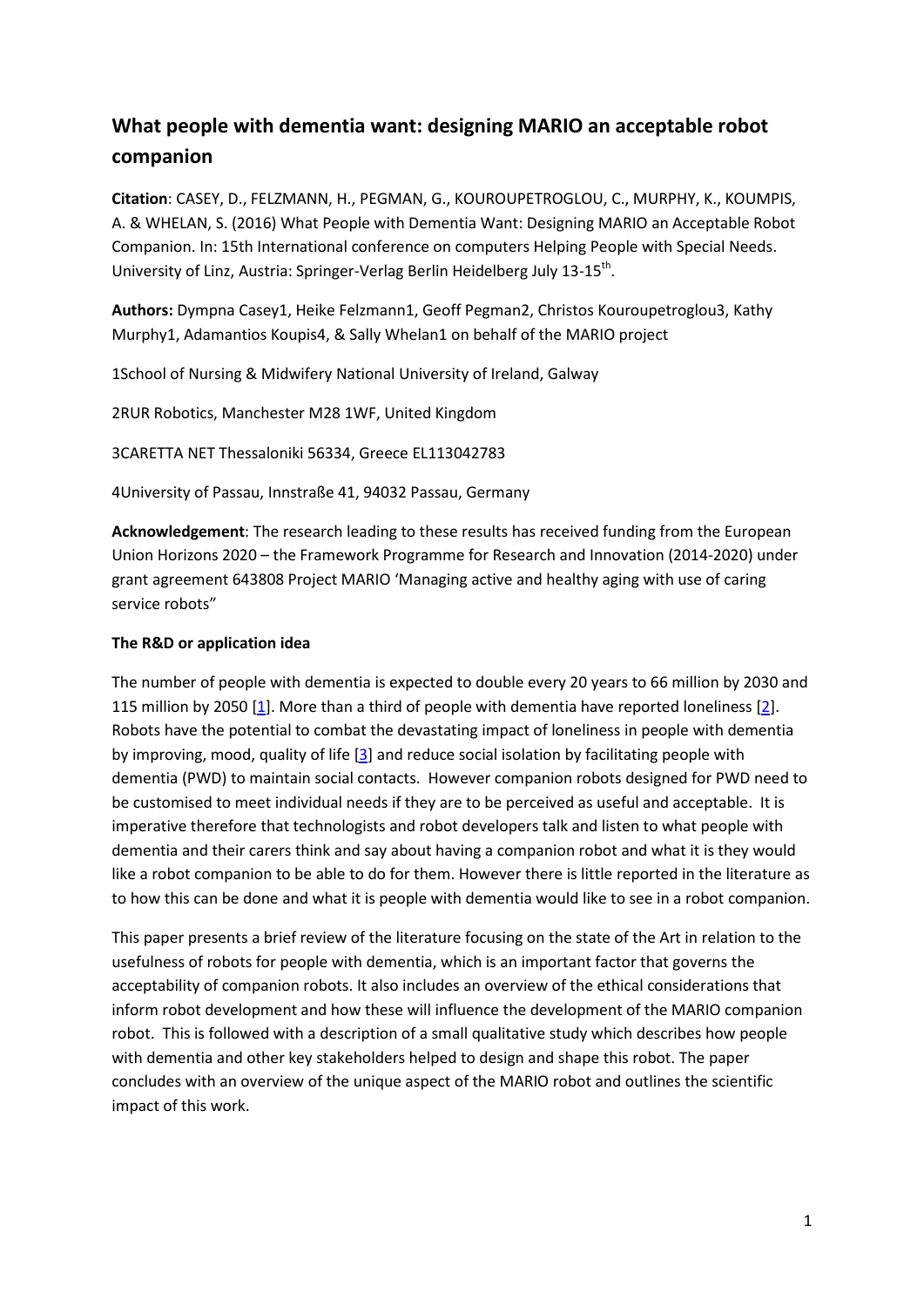#### **State of the Art**

Dautenhahn (2007) defines companion robots as being useful and possessing social intelligence and skills which enable them to interact with people in a socially acceptable manner [\[4\]](#page-8-3).

Use of Social Robots for PWD

Paro, a seal-like robot and other zoomorphic robots have built on the success of animal therapy and been successfully used to facilitate therapeutic work with PWD, to enhance social interactions and reduce social isolation [\[5,6,7,8,9\]](#page-8-4). Robotic animals can be more acceptable than real animals for reasons of safety, hygiene, and being hypoallergenic. Paro has been the most widely studied and zoomorphic robot adopted into practice. Other zoomorphic robots include Pleo a dinosaur and Aido, a robotic dog. Studies reveal positive attitudes towards robotic dogs [\[10\]](#page-9-0). In one small short term study in an American residential home, Aido was found to stimulate more social interaction than a real dog [11].

Robotic dolls are an alternative to zoomorphic robot for use with PWD who may have negative feelings towards animal robots. The robotic doll Babyloid, was compared with Paro in terms of acceptability, with older people (n=29) living in a Japanese nursing home [\[12\]](#page-9-1). Both robots were rated highly for acceptability but Paro was preferred. A humanoid socially intelligent robot providing a music based game has also been used for cognitive therapy [\[13\]](#page-9-2). This robot provides PWD with verbal and non-verbal feedback aiming to stimulate concentration on a game. It was tested with older people with cognitive impairment (n=9) residing in a senior living care facility. All participants responded to the music provided by the robot. Those with the more severe dementia responded for relatively less time and one responded after 6 months. Two people with mild dementia enjoyed the game, but six with severe dementia did not respond to it.

Robots are also being developed to improve contact between PWD living in residential care and their families. Giraff, a mobile telepresence robot with internet connectivity and skype, was assessed for feasibility with PWD (n=6) through observing them making 6 calls during a 6 week period  $[14]$ . Semistructured interviews were also conducted. PWD were able to recognise the telepresence robot as a representation of their family member. In addition participants' emotional response and engagement improved and they found Giraff enjoyable to use and it improved their social connectedness.

The communication robot PaPeRo, which provide information support to PWD in their homes was tested by PWD (n=5). Some PWD experienced difficulty using the system but made positive remarks about having fun conversations with it and it being 'pretty smart and great' [\[15\]](#page-9-4). Ed, another assistive robot with audio and video prompts to guide the undertaking of domestic tasks was piloted in a lab setting with PWD (n=5)  $[16]$ . Whilst only 3 PWD adhered to the robot prompts and treated it as a person or friend, all said they trusted the robot would be reliable and help them. Japanese researchers also evaluated the effectiveness of Palro, a humanoid robot that can walk, play music and games, dance, and take photographs, connect to the internet for information on news, weather forecast and remembers users after communicating with them [\[17\]](#page-9-6). These researchers demonstrated Palro in a nursing home day room with 6 males and 19 females with dementia. Participants were then encouraged to interact with it and the interaction was observed. The findings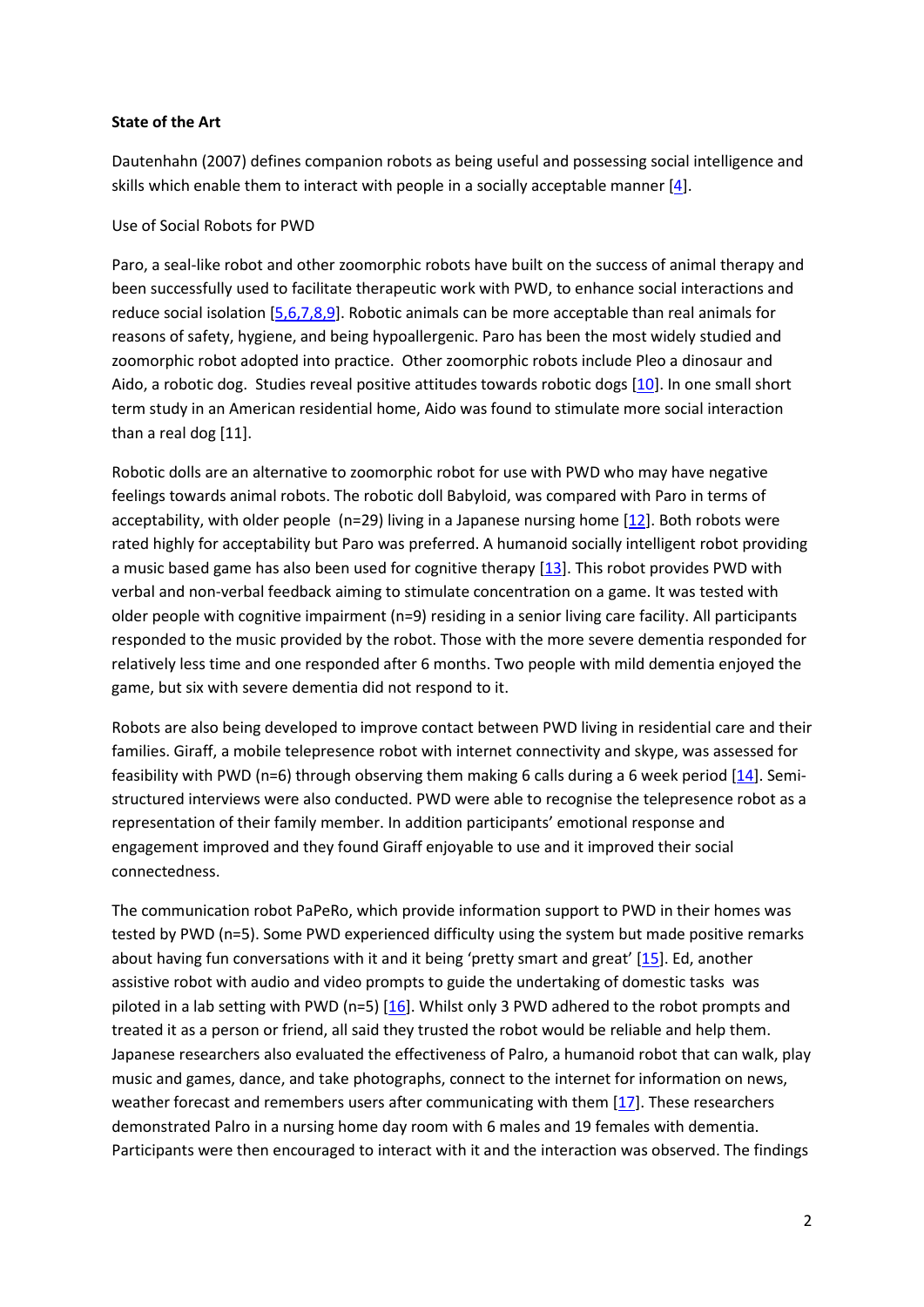reveal that participants with mild dementia responded better than those with more advanced disease and that Palro effectively encouraged communication, activity and fun.

# **Perceived Usefulness (PU)**

In order to be accepted, social robots need to be perceived by users as useful and relevant to their current unmet needs [\[18,19,20,21,22\]](#page-9-7). A mismatch between needs and the solutions offered by robots are a barrier to acceptance and robot adoption [\[20\]](#page-9-8). Hawkey et al (2005) found carers and PWD disagreed as to what they wanted from a robotic device designed to help deal with repeated questioning. PWD wanted information about future events long before they were due to occur whereas carers wanted information given half hour or less before an event [\[23\]](#page-10-0).

In order to identify robots as useful, unmet needs have to be perceived [\[19\]](#page-9-9). In addition carers and PWD have different unmet needs and can envisage robot uses differently [\[24,](#page-10-1) [25\]](#page-10-2).

# **Perceived Ease of Use (PEOU)**

PEOU is important as evidence suggests carers accept robots or reject them on the basis of whether or not they are usable for PWD. Some carer relatives consider PWD will not be able to use robots due to their cognitive deficits [\[20,](#page-9-8) [26\]](#page-10-3). Kerssens et al (2015) conducted a small study with PWD (n=7) and their life partner carers to test the feasibility and acceptability of using Companion, a touch screen technology to deliver psychosocial interventions. A life story interview was completed with both the carer and PWD and the robot was then personalised with participants own photographs, videos and messages from people they trusted. [\[27\]](#page-10-4). Over a 3 week period participants used Companion. Carers also selected between one and four symptoms to be targeted as goals for intervention. Other measures recorded included the PWD and carer's expectation of the technology and Davis [\[28\]](#page-10-5) scales of PEOU and PU. Post intervention results revealed that Companion was easy to use, and it significantly facilitated meaningful positive engagement and simplified the carer's daily lives.

## **Ethical considerations**

Care robots are a particularly contentious area of robotics, given the deep ethical value society assigns to genuine human caring relationships, both for recipients and the providers of care [\[29,30,31\]](#page-10-6). The use of care robots is considered even more ethically contentious for a potentially vulnerable group like persons with dementia, who are already substantially affected by social marginalisation and low resource allocation for their care. The Care Centred Value Sensitive Design (CCVSD) approach for care robots aims to address those concerns by ensuring both at the design and implementation stage that robots do not endanger and where possible enhance the realisation of ethically valuable forms of care [\[32,](#page-10-7) [33\]](#page-10-8).

In the MARIO project, an extensive ethical framework was developed in the early stages of the project to analyse the potential ethical challenges. The framework was informed by the ethical literature and by stakeholder perspectives. The framework was tailored to envisaged use cases that were developed in consultation with academic experts, formal carers and persons with dementia. This framework underpinned the development of an ethics checklists which pinpoints issues of ethical concern for stakeholders and specify expectations of good ethical practice, drawing on core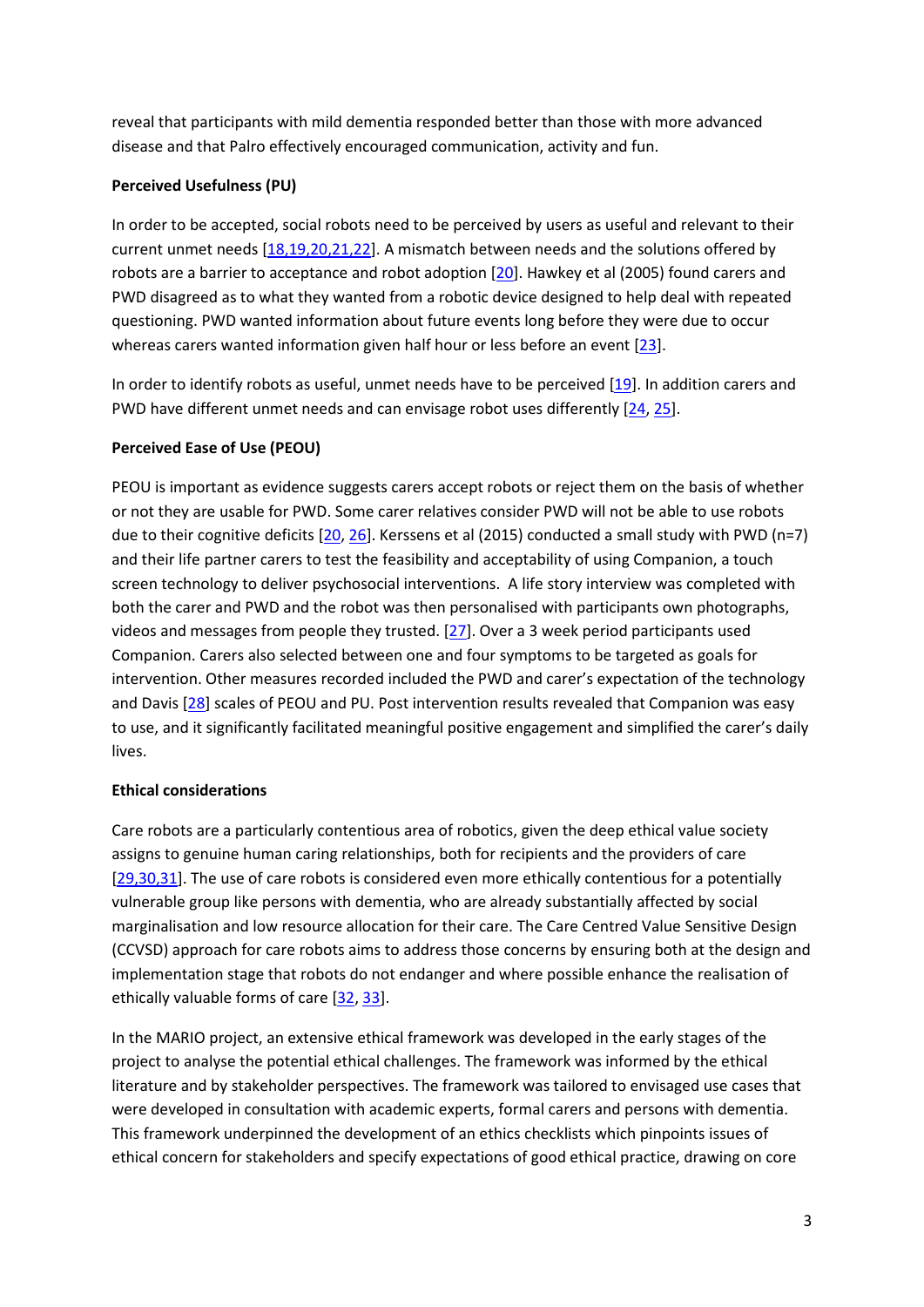ethical principles and concepts in healthcare ethics, research ethics and value sensitive design (VSD). Particularly prominent ethical challenges in relation to the use of care robots include the following:

1. The nature of care and replacement of human care: There are significant concerns that the use of robots may contribute to a reductive understanding of the nature of care, reducing it to the effective and safe performance of specific tasks, without consideration of the importance of the interpersonal experience of care for both carer and care recipient [\[31,](#page-10-9) [34,](#page-10-10) [35\]](#page-10-11). This concern needs to be balanced against the fact that the quality of care and care experience of many persons with dementia is currently severely deficient. Similarly, for many – most frequently female – carers of the person with dementia, the care experience can constitute a burden with dramatic negative impact on their health and quality of life which might be alleviated by use of robots [\[36,37,38\]](#page-10-12). The MARIO project addresses the concern about human care replacement in its engagement with stakeholders before the introduction of the robot and encourages an understanding of the robot as merely supplementary to usual care.

2. Robot user's autonomy: Design decisions determine whether robots are likely to diminish or enhance a user's autonomy [\[32,](#page-10-7) [38\]](#page-10-13). Paternalistic restrictions on users' activities by the robot either through overly proactive intervention or through various forms of coercion are ethically problematic, although they can be justifiable under certain circumstances [\[34\]](#page-10-10). It is, however, important for persons with dementia to retain the ability to make independent decisions about their lives and daily activities even if their decisions carry some degree of risk. MARIO's core design features will include a range of assistive functionalities that provide cognitive support, designed to increase users' autonomy. Its monitoring functionalities will also be designed to be facilitative rather than restrictive.

3. Dignity and deception. Robot design has to balance acceptance, which is supported by interactive features, with the issue of potential deception about the true nature of the robots' actions [\[30,](#page-10-14) [35\]](#page-10-11). Some care robots are considered to negatively affect users' dignity through infantilisation [\[37,](#page-10-15) [39\]](#page-11-0). However robots could be designed to potentially show more respect and patient behaviour toward users than is sometimes possible with human carers [\[37\]](#page-10-15). In the MARIO project, infantilising features are not present; however, the issue of deception with regard to the nature of the robot-user relationship will need to be monitored.

4. Attachment to and dependency on the robot: Robot users may get emotionally attached to their robots [\[38\]](#page-10-13). While such attachment is desirable for increasing robot acceptance, it also has the potential to be emotionally harmful for users [\[35,](#page-10-11) [39\]](#page-11-0). A phased withdrawal protocol will be implemented with MARIO to avoid abrupt withdrawal of the robot. The use of assistive robots also potentially creates cognitive dependence due to users' increasing reliance on their services. Potential overreliance on MARIO's cognitive support is a possibility and will be monitored. Care also will to be taken to ensure that the robots does not deskilll users.

5. Risk and safety considerations: Robots that engage in autonomous physical action raise safety concerns, by potentially creating obstacles or acting in unpredictable ways. Prior to the introduction of the MARIO robot in its trial sites, a risk assessment will be conducted and any potential hazards will be identified and close observation will accompany the introduction of the robot and a strict adverse event protocol will be in place.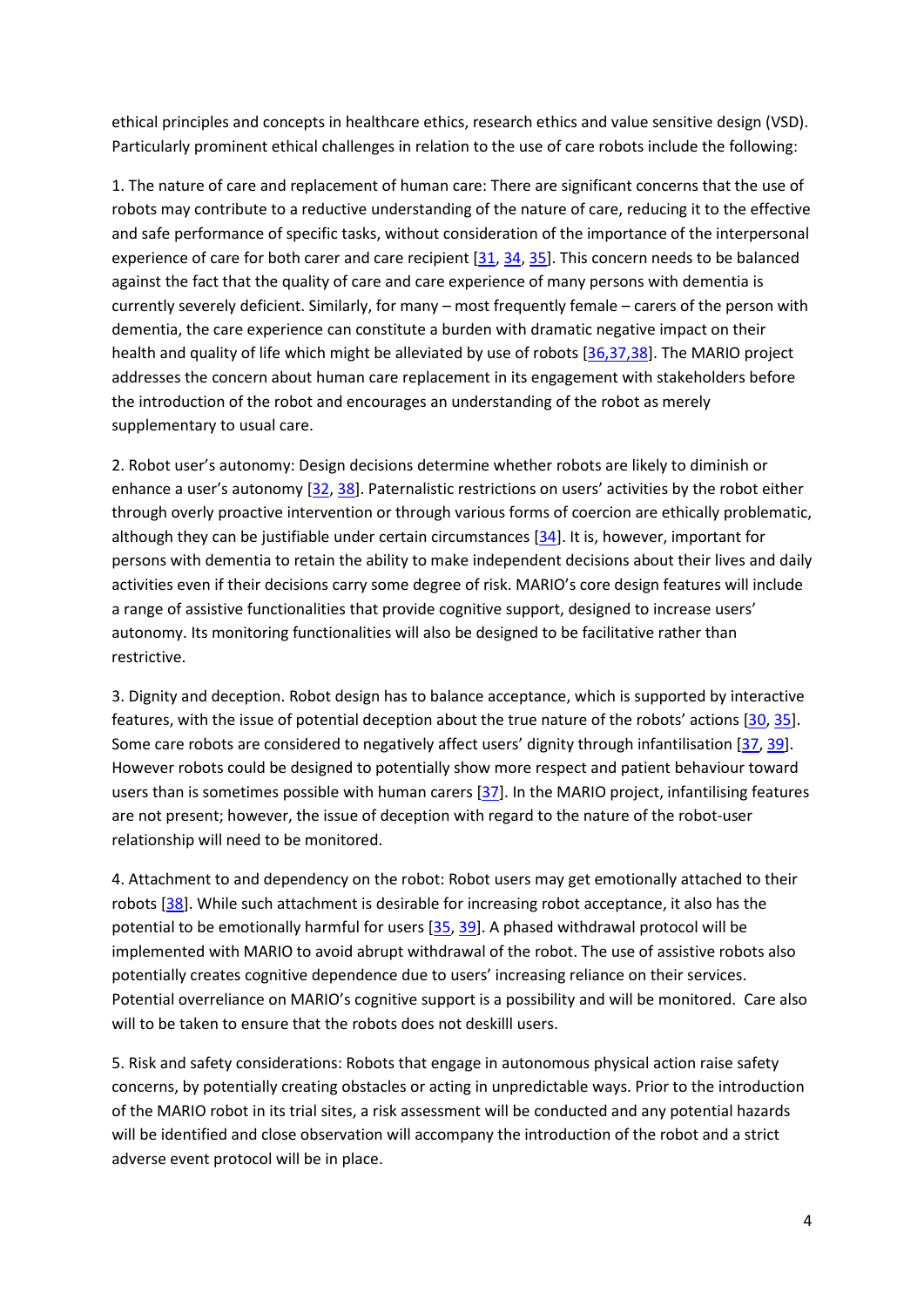6. Privacy and data protection issues: Robots whose functionalities include capturing user information raise significant privacy and data protection issues. When the MARIO robots are being introduced to the trial settings all persons affected by the robot's information processing will be informed of its presence and functionalities, and their permission will be sought. In addition to high data security requirements, technical solutions and site specific implementation protocols will be defined to address those cases where persons may have objections

7. Informed consent: The introduction of robots into a care setting requires informed consent by those affected. Given the cognitive impairments associated with dementia, particular care needs to be taken that such communication takes place when the person is able to engage with the information, that the information is adapted to their information processing abilities and that no pressure is put on users if they have misgivings about participating. Support should be provided, if appropriate, but as far as possible decisions should not be made for the person with dementia by others. In the MARIO project, in keeping with good practice requirements in research ethics, care will be taken that participation in the research is completely voluntary and that users are aware that they will be free to discontinue at any time, without their care being affected. Full ethical approval will be obtained in advance of MARIO arriving in any pilot site.

Much of the research in relation to companion robots does not focus on the perspective of people with dementia, this in part may be due to the perceived difficulties associated with interviewing and involving people with dementia in the research and design stage of robot development. The next section of this paper describes the methodology used to meaningfully engage people with dementia in the R & D stage of developing the MARIO robot as well as nursing staff and carers and what it is they felt would make MARIO more acceptable to them.

## **Methodology Used**

The MARIO project aims to address the difficult challenges of loneliness, isolation and dementia in older persons through companion/service robots. The aim of this small qualitative study reported here was to identify the elements of importance to end users, in particular people with dementia that would make MARIO acceptable to them and more likely that they would engage and interact with it. A descriptive qualitative methodology and semi structured interviews were used to collect the data. Focus group interviews were conducted and involved people with mild to moderate dementia (n=22) and nursing staff (n= 49) in long stay care residential nursing homes and their relatives ( $n=6$ ). The CORTE framework  $[40]$  was used to guide the interviews with people with dementia. This guide consists of four main areas; gaining COnsent, maximizing Responses, Telling the story, and Ending on a high (CORTE guide). This process maximizes the meaningful involvement of persons with dementia, ensuring that their voices are heard and to the fore. Qualitative content analysis was used to analyse the data Ethical approval was obtained from the University Ethics Committee.

## **R&D work and results**

The findings from people with dementia and health care staff divided into three main themes; how to make MARIO acceptable to people with dementia; what I would like MARIO to be able to do, and safety and privacy concerns when working with MARIO. These are presented in Tables 1-6. These findings reveal that similar to some of the findings from the literature, acceptance is influenced by a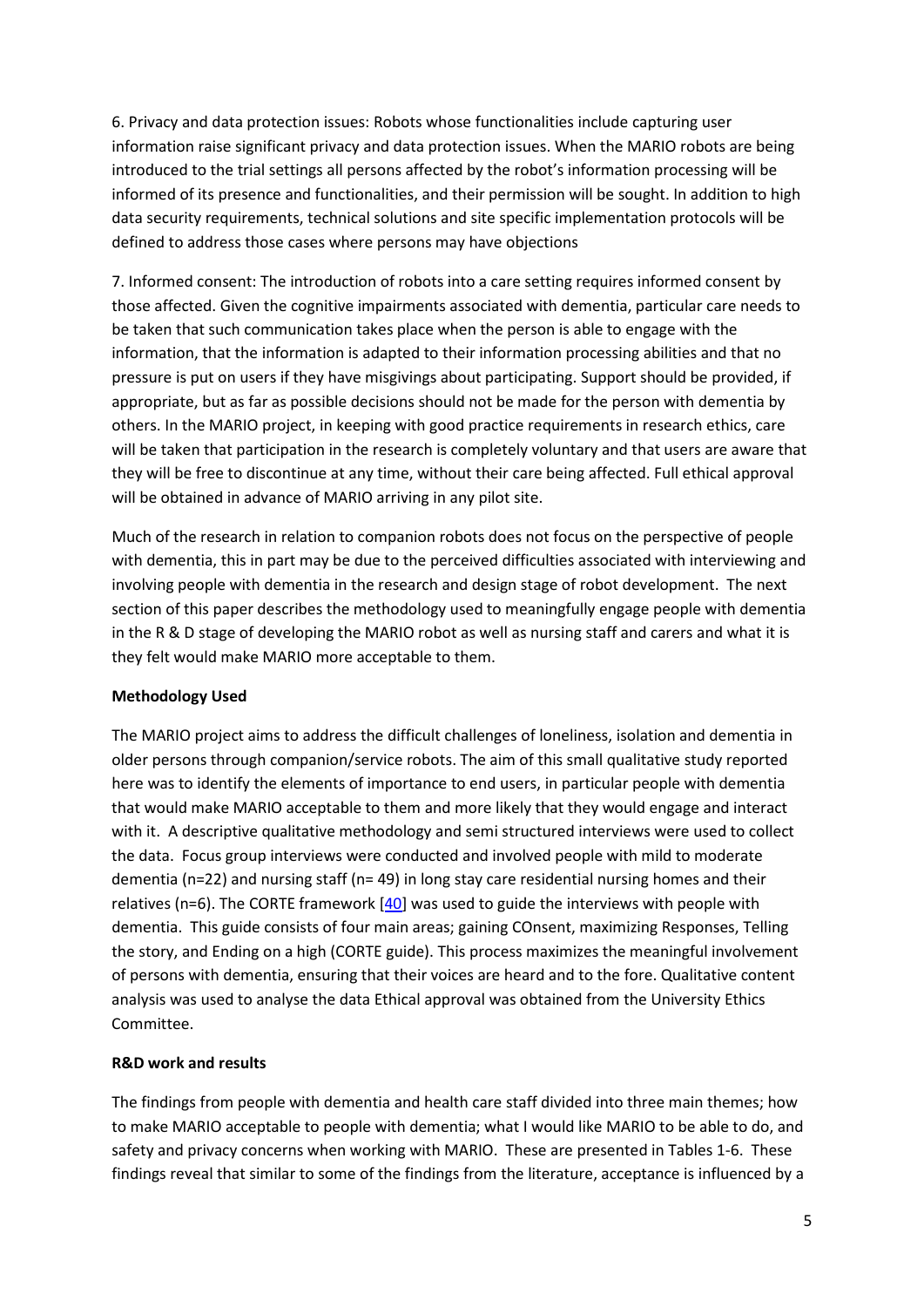variety of factors including the ability of MARIO to have a friendly face, for him to know them as a person knowing their likes and dislikes, be useful, able to play their favourite music and movies, connect them to their families and friends.

Table 1: How to make MARIO acceptable to people with dementia

To speak more like a human maybe have the voice of someone I know But others thought that a familiar voice would be confusing The voice needs to be clear, he needs to speak slowly and a bit loudly so we can hear To have more softer or warm features- 'he is like a fridge' Could he have some hair? Can we put a shirt of some clothes on him to make him a bit more friendly looking? Could he have a bright warmer colour

Can he appreciate humour and 'have a laugh' with us.

Table 2: What I ( a person with dementia) would like MARIO to be able to do for me Recognise peoples individual voices and remind me of daily and weekly events; Store my phone numbers and important events like birthdays and anniversaries; Store and play on demand my favourite music and movies; Remind me to take my medications, and to eat and drink; Contact medical help if I fall or am unwell; Know the lay out of my home so he can direct me e.g. to the bathroom; Locate my keys or handbag Know my favourite book and read it to me Have interactive games that I would enjoy and would help me retain my abilities for longer Recognise faces so he could prompt me as to who people were. Interact with and regulate other technologies in my home Motivate me and deliver words of encouragement when I'm less inclined to do something e.g. 'let's do it", "Don't give up", "come on have a go". Remind me what clothes to put on when I get muddled e.g. put your underwear on first Mary, …now put on your dress" Play soothing music to me at night and to gently wake me in the morning At the start of the day tell me the date and time and year and a list of the day's activities and events planned for that day. Remind me that I had visitors earlier in the day and who they were as sometimes I forget and think no one has visited? Staying Connected Most participants recognized the potential of Mario Kompai to keep them connected to family and friends Want him to have skype and thereby connect them to their friends and family Want him to have access to their life history/life story, their interests and hobbies and could use this information to foster conversations and reminisce about events that they could remember more easily. Mario Kompai has to really get to know the person and their daily routines

Table 3: Safety and privacy concerns (of PWD) when working with MARIO He needs to be robust, what if we accidently knock into him or maybe we could even fall over him? Where will he hold all his information, on a 'chip in his head? 'Who can access my information that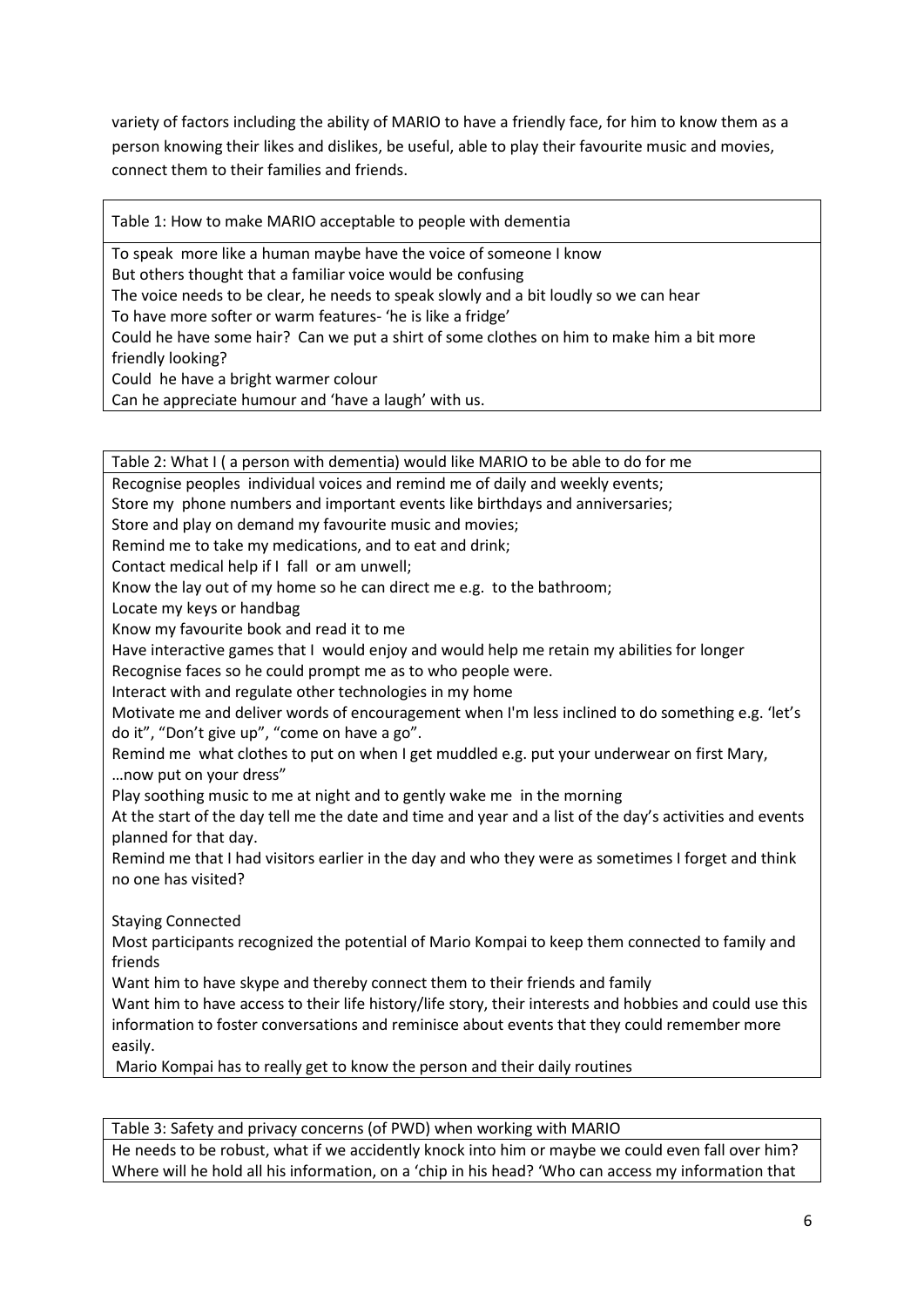he has?

Will 'my secrets' be safe with MARIO?

Who will have access to the information that I give to MARIO and he has in his memory? Will he share private conversations that I have with one family member with another family member? Will he tell my business to someone else?

Table 4: Health care staffs views as to how to make MARIO acceptable Needs to look more friendly and warm Needs to speak like a human not a computer or a sat nav Maybe give him a wig and put a shirt on him Could he smile, express some emotion, appear to make eye contact?

Table 5: What I (health care staff in residential care) would like MARIO to be able to do

Have MARIO undertake some of the Comprehensive Geriatric Assessment,

Have a falls detection sensor; Sensors to pick up the residents physiological status;

Voice activation and face recognition

Ability to skype ; take photos of the resident to share with family members

Record visitors' names and details when they visit?

Orientate residents to time place and date ;

Must have the person's life story and be individualised to each person.

Be able to read out local parish newsletters, show local football games on his TV screen; the horse racing etc.

Identify someone in distress in terms of their emotional wellbeing

Could he smile, express some emotion, appear to make eye contact

Needs to speak like a human not a computer or a 'sat nav'

Maybe give him a wig and put a shirt on him, make him more friendly

Table 6: Safety and privacy concerns (of health care staff) when working with MARIO

Will he have enough space to move freely around the home

Privacy and confidentiality of the information stored in MARIO.

Who owns that information? How will it be stored? Will the information be backed up and will it be safe?

Needs to be robust as people with dementia could hit him with their stick on the head or the body. Who will be responsible for MARIO when he is in the home, what if his system crashes while he is here, how does he reboot?

Will MARIO replace the need for a nurse?

People with dementia and health care staff were all receptive to the idea of having MARIO as a companion robot and of central importance for all participants was the need for MARIO to be able to prompt, guide and support the person with dementia as their memory failed. The findings from this work is now being used to guide technologist to ensure that the MARIO robot has the functionalities that best meets the needs of the key stakeholders, making it more likely to be acceptable and that the resultant robot is truly a user led initiative.

The Unique Aspects of the MARIO robot system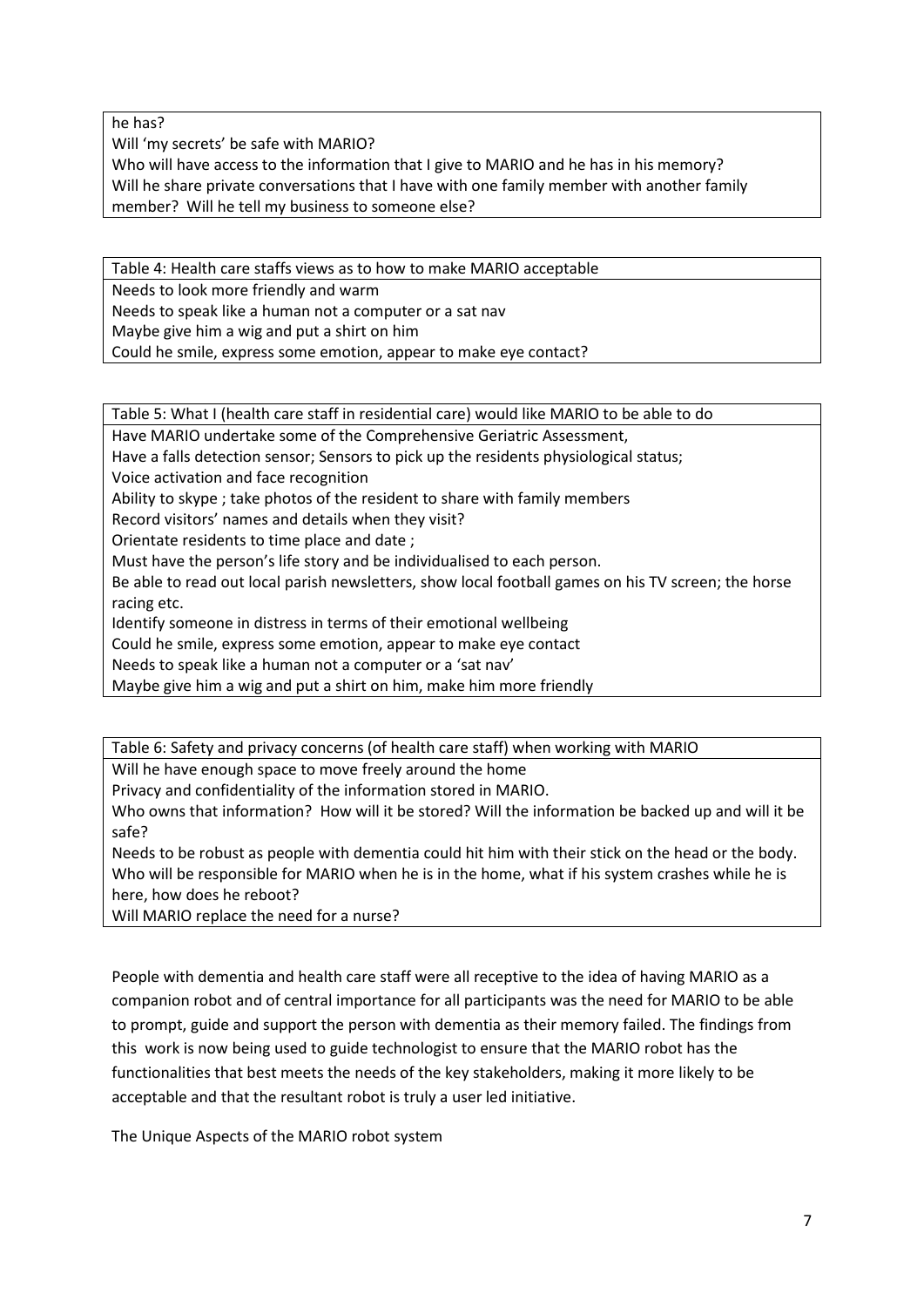MARIO combines a range of functionalities which both make it a unique robot system but also one that is uniquely able to provide support to PWD, their caregivers and related healthcare professionals. At its heart, MARIO aims to provide cognitive support to PWD, rather than the physical support of many other assistive and companion robots. The key functionalities currently under development that in combination provides these unique capabilities are outlined in Table 7.

#### Table 7: The Unique Aspects of the MARIO robot system

Speech as a primary mode of interaction. Like several companion robots (e.g. Blue Frog Robotics's Buddy and Aldebaran's Pepper) MARIO communicates primarily through speech allowing noncontact and at a distance interaction.

Entertainment functions. As with several home oriented companion robots, MARIO is equipped with entertainment functions for PWD in the form of games, music, audio books and videos. However, unlike most systems currently on the market, these entertainment functions can be configured by the primary care-giver to be personalised to the needs of the individual PWD. A unique capability of MARIO is the ability to engage the PWD in reminiscing about their past as well as people and places with emotional significance.

Information provision. Several guide robots (e.g. WeRobots Autonomous Guides or Engineered Arts Robothespian) are designed to provide people with information about their immediate surroundings and directions. MARIO combines these functions with functions more normally found on hand held devices, such as calendar reminders, medication reminders, personal and factual information (contacts; day of the week) and information about the location of places and objects in order to be an information resource for the PWD. As with guide robots, MARIO can also guide a PWD to a specific location in case of confusion or unfamiliarity.

Social connectedness: There are several virtual presence robots (e.g. Giraff Technologies' Giraff, RP-VITA from iRobot and InTouch Health, or Revolve Robotics Kubi). However, MARIO uses mobile telepresence to enable the PWD to maintain and extend social contact by embedding the capability within a social networking systems designed for PWD.

Adapting responses to the user's emotional state. Many robots, mainly designed to resemble animals, aim to have an emotional contact with the user (e.g. Intelligent Systems' PARO or Hasbro's companion pets). MARIO, however, does not specifically aim to engender emotional attachment but rather to try and assess the emotional state of the PWD in order to modify the nature and content of the dialogue to facilitate understanding.

Health monitoring. As with MARIO, several developmental companion robots (e.g. the EC Framework 7 Accompany project) have as part of their function the monitoring of the person and collection of health data. MARIO takes this a stage further and undertakes formal assessments in terms of undertaking parts of the Comprehensive Geriatric Assessment (CGA) in order to assist healthcare professionals and to provide an ongoing assessment of the PWD's capabilities. While CGA is also undertaken by robots developed within the EC Horizon 2020 ECHORD++ project, these latter robots are dedicated to this single task.

The uniqueness of MARIO arises from the fact that functionally it is being developed based on key stakeholders expressed requirements, to meet the cognitive needs of PWD as its primary goal. In this respect it combines several features of other companion robots along with several features that few, if any, other robots provide.

The scientific and practical impact or contributions to the field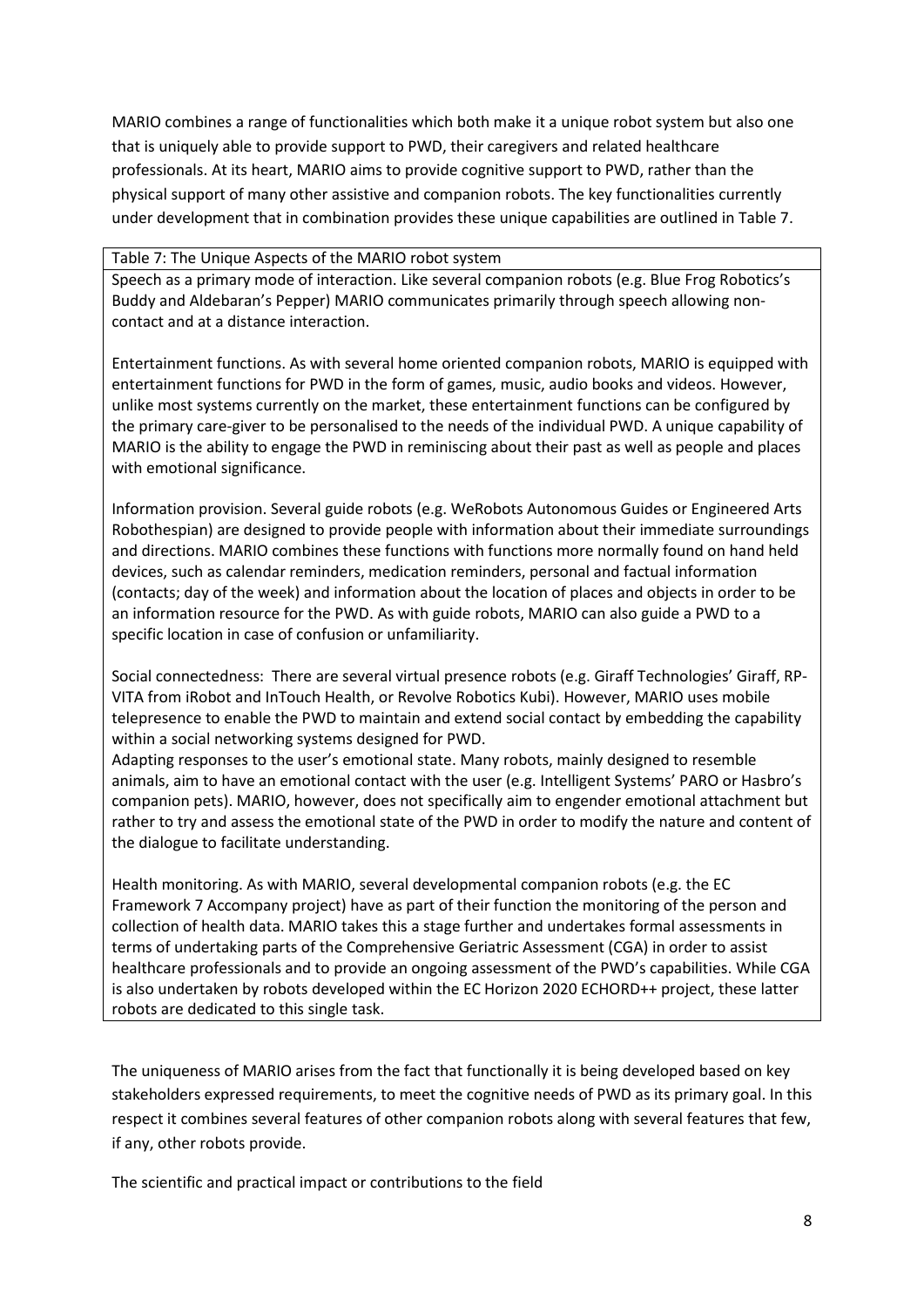This paper demonstrates that people with dementia have the capacity to voice their needs and wants in terms of robot companions. They have a clear idea of what is needed to make robots acceptable to them and how companion robots might help reduce loneliness. A comprehensive approach eliciting the perspective of all key stakeholders- nursing staff/carers of people with dementia and their relatives is also considered key. This methodology will help researchers and technologist to ensure that the social companion robots they develop are more likely to be acceptable to people with dementia and best meets their needs.

#### **Conclusion and planned activities**

The findings, from the aforementioned qualitative work are currently being used to develop and modify the Kompai platform to help ensure that MARIO is fit for purpose. The first pilot and iteration of MARIO will commence in September 2016 only then will the acceptability of MARIO as a companion robot be known.

#### **References**

<span id="page-8-0"></span>[1] Prince, M., Guerchet, M., Prina, M.: Policy Brief for Heads of Government. The Global Impact of Dementia 2013-2050. In: Alzheimer's Disease International, London (2013)

<span id="page-8-1"></span>[2] Kane, M., Cook, L.: Dementia 2013 The Hidden Voice of Loneliness. In: Alzheimer's Society, London (2013)

<span id="page-8-2"></span>[3] Moyle, W., Cooke, M., Beattie, E., Jones, C., Klein, B., Cook, G., Gray, C.: Exploring the Effect of Companion Robots on Emotional Expression in Older Adults with Dementia. A Pilot Randomized Controlled Trial. Journal of Geriatric Nursing. 39, 46-53 (2013)

<span id="page-8-3"></span>[4] Dautenhahn, K. , Woods, S. , Kaouri, C., Walter, M., Koay, K., Werry, I.: What is a Robot Companion – Friend, Assistant or Butler. In: International Conference on Intelligent Robots and System, IROS, Edmonton Canada, (2005)

<span id="page-8-4"></span>[5] Chang, W.L., Sabanovic, S., Huber, L.: Use of Seal-like Robot PARO in Sensory Group Therapy for Older Adults with Dementia. In: Proceedings of the 8th ACM/LEEE International Conference on Human-Robot Interaction , pp.101-102, IEEE Press, (2013)

[6] Klein, B., Cook, G.: Emotional robotics in elder care - A comparison of findings in the UK and Germany. In: 4th International Conference on Social Robotics, pp. 108-117. ICSR, Springer Verlag, Chengdu, China (2012)

[7] Sung, H.C., Chang, S.M., Chin, M.Y., Lee, W.L.: Robot-assisted therapy for improving social interactions and activity participation among institutionalized older adults. A pilot study. Asia-Pacific Psychiatry. 7, 1-5 (2015)

[8] Takayanagi, K., Kirita, T., Shibata, T.: Comparison of verbal and emotional responses of elderly people with mild/moderate dementia and those with severe dementia in responses to seal robot, PARO. Frontiers in Aging Neuroscience. 6, 257, 1-5 (2014)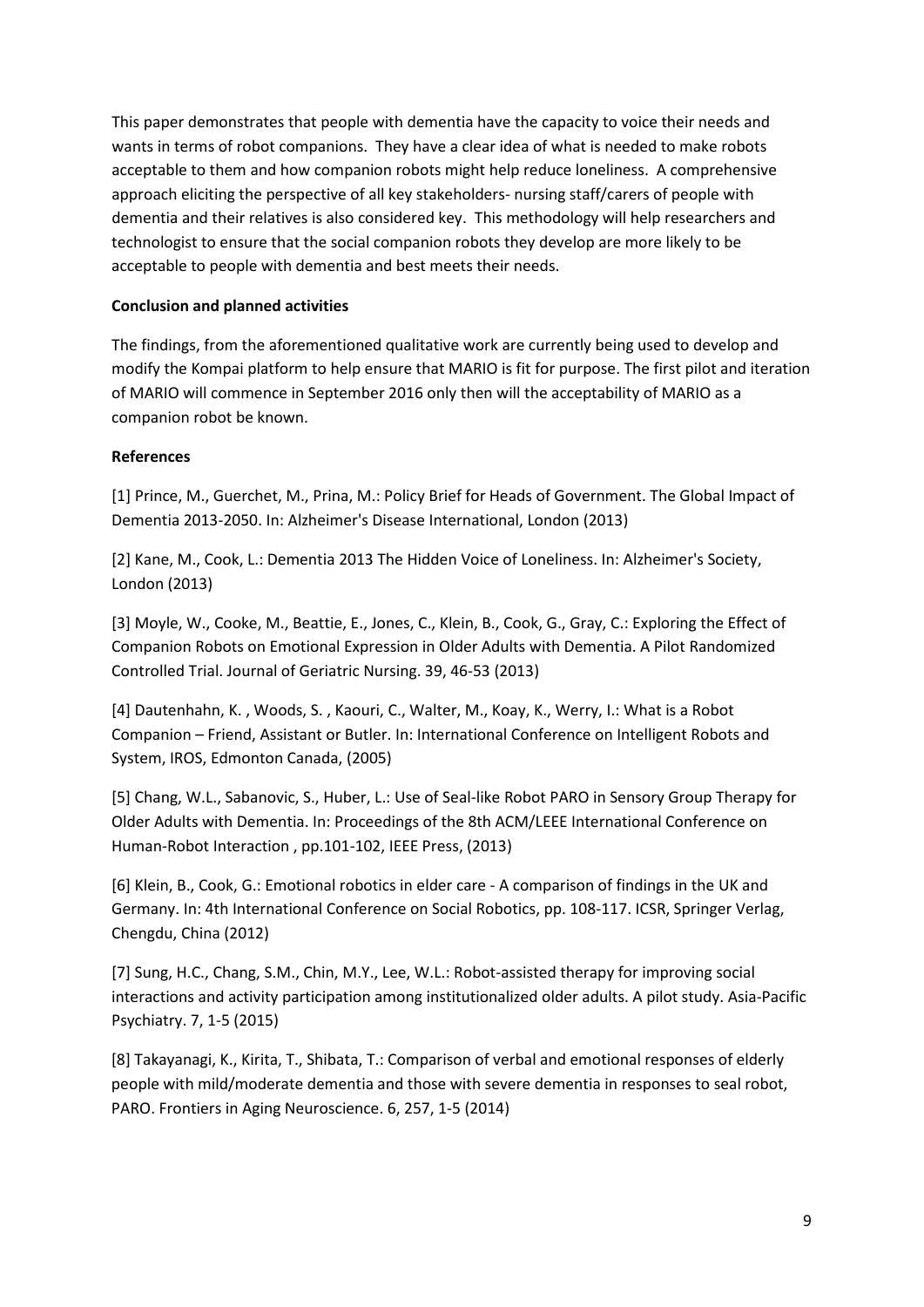[9] Wada, K. , Shibata, T. , Kawaguchi, Y.: Long-term Robot Therapy in a Health Service Facility for the Aged - A Case Study for 5 Years. In: 11th IEEE International Conference on Rehabilitation Robotics, Vols 1 and 2, pp. 1084-1087 (2009)

<span id="page-9-0"></span>[10] Marx, M.S., Cohen-Mansfield, J., Regier, N.G., Dakheel-Ali, M., Srihari, A., Thein, K.: The Impact of Different Dog-related Stimuli on Engagement of Persons With Dementia. American Journal of Alzheimers Disease and Other Dementias. 25, 37-45 (2010)

[11] Kramer, S.C. , Friedmann, E., Bernstein, P.L.: Comparison of the effect of human interaction, animal-assisted therapy, and AIBO-assisted therapy on long-term care residents with dementia. Anthrozoos. 22, 43-57 (2009)

<span id="page-9-1"></span>[12] Furuta, Y., Kanoh, M., Shimizu, T., Shimizu, M., Makamuara, T.: Subjective Evaluation of Use of Babyloid for Doll Therapy. In: IEEE World Congress on Computational Intelligence, WCCI, Brisbane Australia (2012)

<span id="page-9-2"></span>[13] Tapus, A., Vieru, A.M.: Robot cognitive stimulation for the elderly. In: Ferrandex Vicente, J.M., et al. (Eds.): LWINAC, Part 1, LNCS 7930, pp. 94-102. Springer-Verlag Berlin Heidelberg (2013)

<span id="page-9-3"></span>[14] Moyle, W., Jones, C., Cooke, M., O'Dwyer, S., Sung, B., Drummond, S.: Connecting the person with dementia and family, a feasibility study of a telepresence robot. BMC Geriatrics. 14, 7 (2014)

<span id="page-9-4"></span>[15] Inoue, T., Nihei, M., Narita, T., Onoda, M., Ishiwata, R., Mamiya, I. Shino, M., Kojima, H., Ohnaka, S., Fujita, Y., Kamata, M.: Field-based development of an information support robot for persons with dementia. Technology and Disability. 24, 263-271 (2012)

<span id="page-9-5"></span>[16] Begum, M., Wang, R., Huq, R., Mihailidis, A.: Performance of Daily Activities by Older Adults with Dementia: The Role of an Assistive Robot. In: IEEE International Conference on Rehabilitation Robotics, Seattle Washington USA, (2013)

<span id="page-9-6"></span>[17] Inoue, K., Sakuma, N., Okada, M., Sasaki, C. Nakamura, M., Wada, K.: Effective application of PALRO A humanoid type robot for people with dementia. In: K. Miesenberger et al. (Eds): ICCHP, Part 1. LNCS 8547, pp. 451-454, Springer International Publishing Switzerland (2014)

<span id="page-9-7"></span>[18] de Graaf, M., Allouch, S., Klamer, T.: Sharing a life with Harvey: Exploring the acceptance of and relationship-building with a social robot. Computers in Human Behavior. 43, 1-14 (2015)

<span id="page-9-9"></span>[19] Stafford, R.,: The contribution of people's attitudes and perceptions to the acceptance of eldercare robots. In: The University of Auckland (2013)

<span id="page-9-8"></span>[20] Pino, M., Boulay, M., Jouen, F., Rigaud, A.S.,: "Are we ready for robots that care for us?" Attitudes and opinions of older adults toward socially assistive robots. Front. Aging Neurosci. 7, 141, 1-15 (2015)

[21] Mitzner, T.L. Chen, T.L., Kemp,C.C., W.A. Rogers, W.A.: Identifying the Potential for Robotics to Assist Older Adults in Different Living Environments. Int. J. Soc. Robot. 6(2), 213-227 (2014)

[22] Heerink, M., Krose, B., Evers, V., Wielinga, B.: Assessing Acceptance of Assistive Social Agent Technology by Older Adults: the Almere Model. Int. J. Soc. Robot. 2, 361-375 (2010)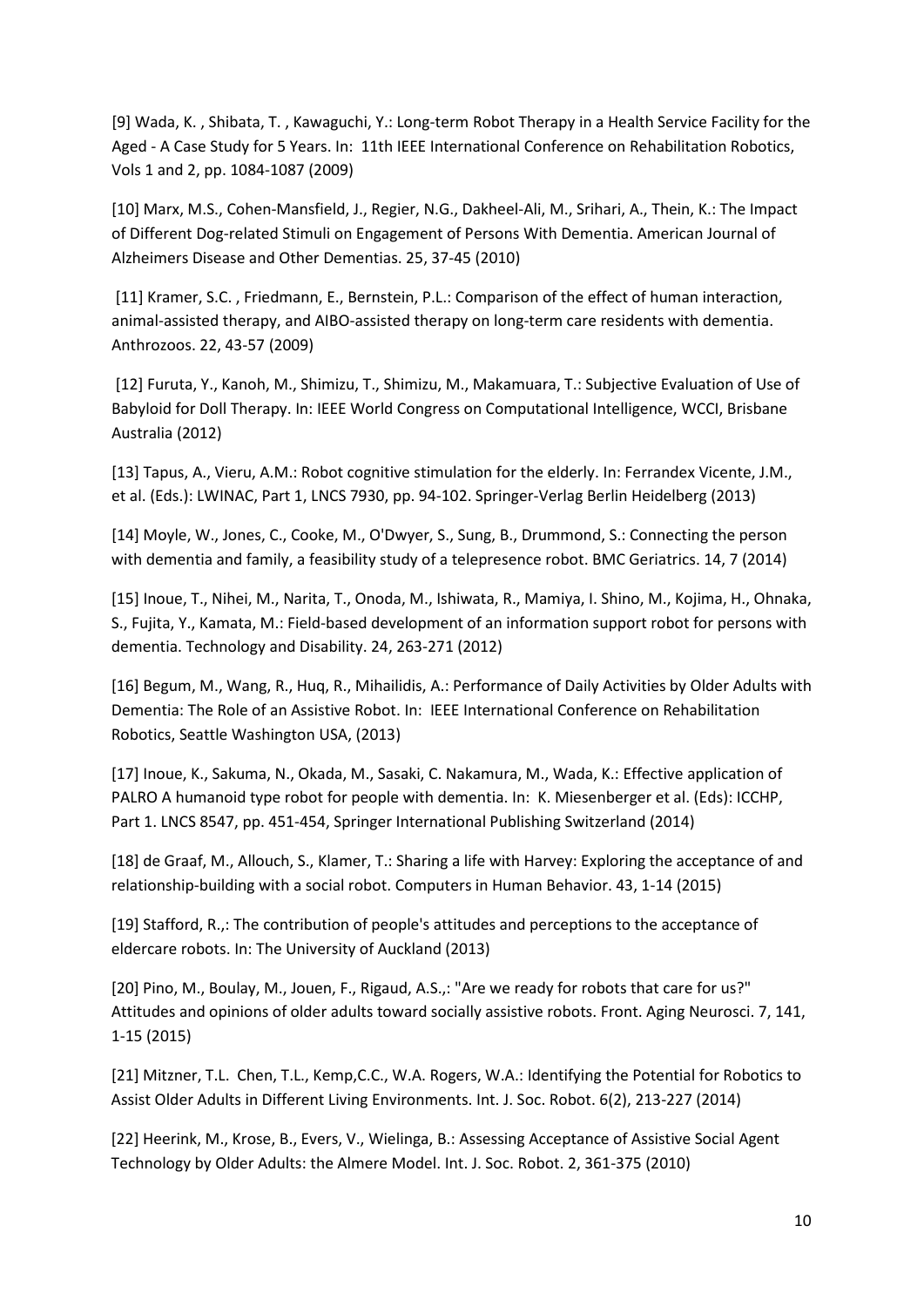<span id="page-10-0"></span>[23] Hawkey, K., Inkpen, K., Rockwood, K., McAllister, M, Slonim, J.: Requirements Gathering with Alzheimer's Patients and Caregivers. In: 7th International ACM SIGAACCESS Conference on Computers and Accessibility, pp. 142-149, ACM, Baltimore USA (2005)

<span id="page-10-1"></span>[24] Saaskilahti, K., Kangaskorte, R., Pieska, S., Jauhiainen, J., Luimula, M.: Needs and user acceptance of older adults for mobile service robot. In: 21st IEEE International Symposium on Robot and Human Interactive Communication, RO-MAN, pp. 559-564, Institute of Electrical and Electronics Engineers Inc., Paris, France (2012)

<span id="page-10-2"></span>[25] Broadbent, R., Tamagawa, N., Kerse, B., Knock, A.: Retirement home staff and residents' preferences for healthcare robots. In: 18th IEEE International Symposium on Robot and Human Communication, pp, 645-650, IEEE (2009)

<span id="page-10-3"></span>[26] Frennert, S., Eftring, H., Ostlund, B.: Older People's Involvement in the Development of a Social Assistive Robot. In: Herrmann, G., Pearson, M., Lenz, A., Bremner, P., Spiers, A., Leonards U. L , (Eds.) 5th International Conference, ICSR, pp. 8-18., Springer, Bristol, United Kingdom (2013)

<span id="page-10-4"></span>[27] Kerssens, C., Kumar, R., Adams, A.E., Knott, C.C., Matalenas, L., Sanford, J.A., Rogers, W.A.: Personalized Technology to Support Older Adults With and Without Cognitive Impairment Living at Home. American Journal of Alzheimers Disease and Other Dementias. 30, 85-97 (2015)

<span id="page-10-5"></span>[28] Davis, F., Bagozzi, R., Warshaw, P.: User Acceptance of Computer Technology. A Comparison of Two Theoretical Models. Management Science. 35, 982-1003 (1989)

<span id="page-10-6"></span>[29] Noddings, N.: Caring: a feminine approach to ethics and moral education. University of California Press, Berkeley CA, (1984)

<span id="page-10-14"></span>[30] Turkle, S.: Alone together: Why we expect more from technology and less from ourselves. Basic Books, New York, (2001)

<span id="page-10-9"></span>[31] Vallor, S.: Carebots and caregivers: Sustaining the ethical ideal of care in the twenty-first century. Philos. Technol. 24, 251-268 (2011)

<span id="page-10-7"></span>[32] van Wynsberghe, A.: Healthcare Robots: ethics, design, and implementation. Routledge, London (2015)

<span id="page-10-10"></span><span id="page-10-8"></span>[33] van Wynsberghe, A.: Designing Robots for Care: Care Centered Value-Sensitive Design. Sci. Eng. Ethics, 19, 407-433 (2013)

<span id="page-10-11"></span>[34] Sorell, T. & Draper, H.: Ethics Inf. Technol. 16, 183-195 (2014)

<span id="page-10-12"></span>[35] Sparrow, R. & Sparrow, L.: In the hands of machines? The future of aged care. Mind. Mach. 16, 141-161 (2006)

<span id="page-10-15"></span>[36] Parks, J. A.: Lifting the Burden of Women's Care Work: Should Robots Replace the "Human Touch"? Hypatia 25, 100-120 (2010)

<span id="page-10-13"></span>[37] Sharkey, A.: Robots and human dignity: a consideration of the effects of robot care on the dignity of older people. Ethics Inf. Technol. 16, 63-75 (2014)